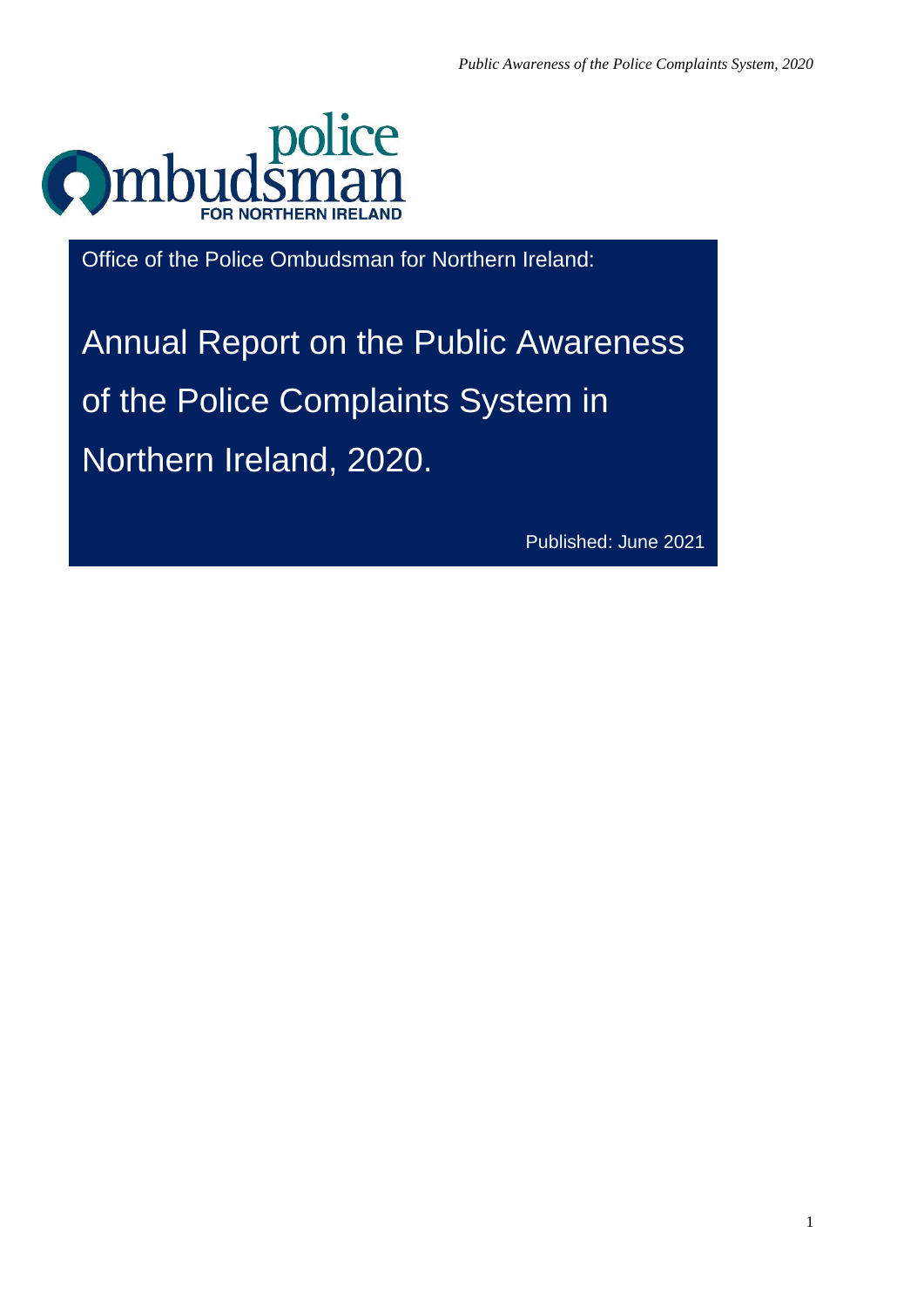# **Contents**

<span id="page-1-0"></span>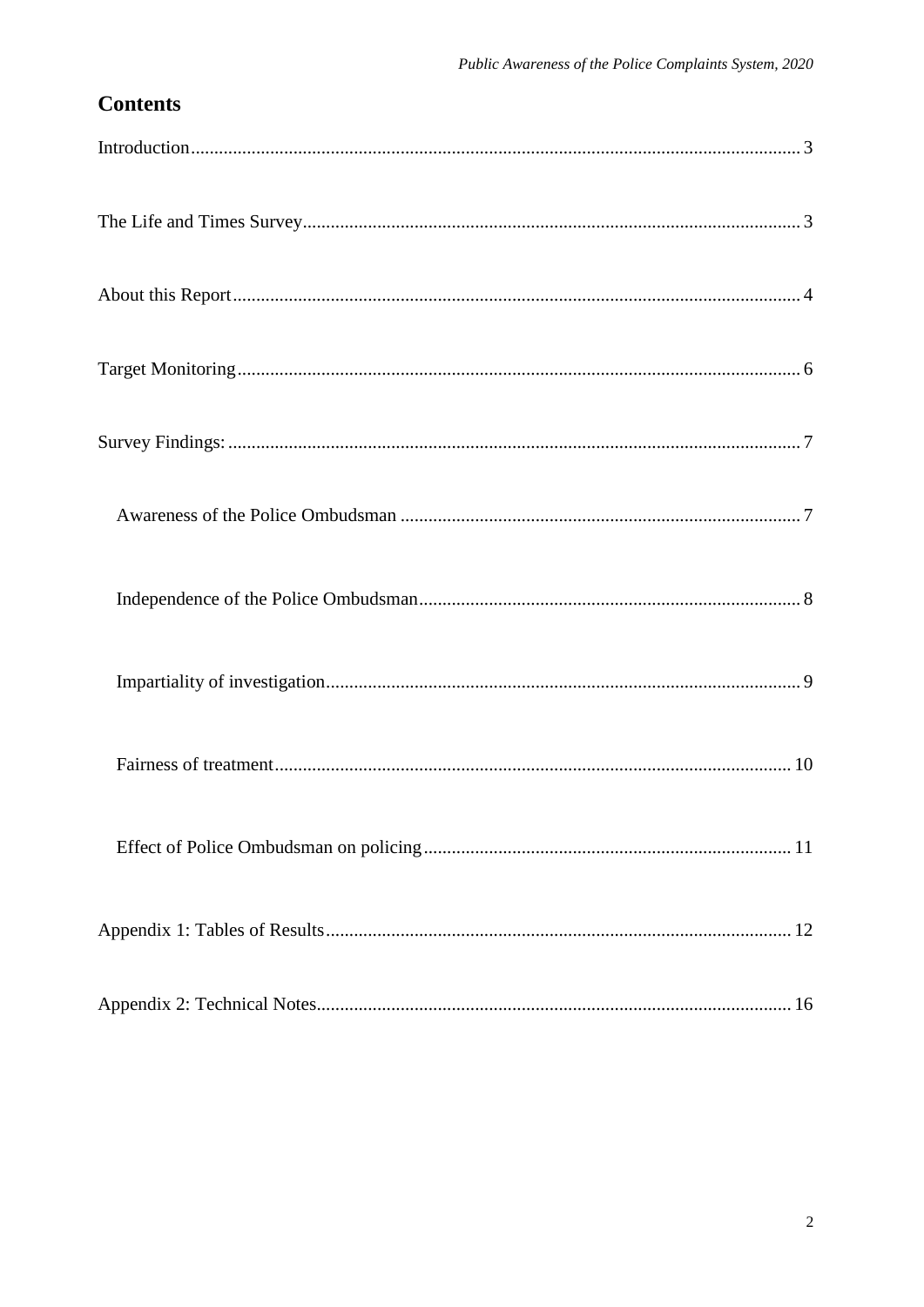## **Introduction**

This statistical report presents the findings from the Police Ombudsman's module in the Northern Ireland Life and Times (NILT) Survey, 2020. The results from the survey are used to monitor public awareness and confidence in the Police Ombudsman's Office (the Office).

The Office has been monitoring the public's awareness and confidence in it since 2000. Up to 2017 this was measured through a module in the Northern Ireland Statistical and Research Agency's (NISRA) Omnibus Survey. Since 2018 it has been measured by a survey module in the Northern Ireland Life and Times Survey (NILT) which is jointly conducted by Queens University and the Ulster University.

<span id="page-2-0"></span>This is an Official Statistics publication, which means the statistics are produced to a high standard in-line with the Code of Practice for Official Statistics and are free from political interference.

## **The Life and Times Survey**

This survey was launched by University of Ulster and Queen's University of Belfast in the autumn of 1998. Its mission is to monitor the attitudes and behaviour of people in Northern Ireland to provide a time-series and a public record of how attitudes and behaviour develop on a wide range of social policy issues. The survey is carried out annually and run on a modular format. It aims to provide a local resource for use by the general public, trusted and independent evidence to inform policy making and a data source for public and academic debate.

The NILT survey is a constituent resource of ARK which is a research, policy and impact hub, based jointly in Queens's University and Ulster University. ARK runs a suite of three surveys, including the NILT survey, in order to record the attitudes of people of all ages in Northern Ireland to the key issues affecting their lives. Information on this survey and others, along with detailed technical notes can be found on the ARK website (ARK) [Website Link\)](http://www.ark.ac.uk/).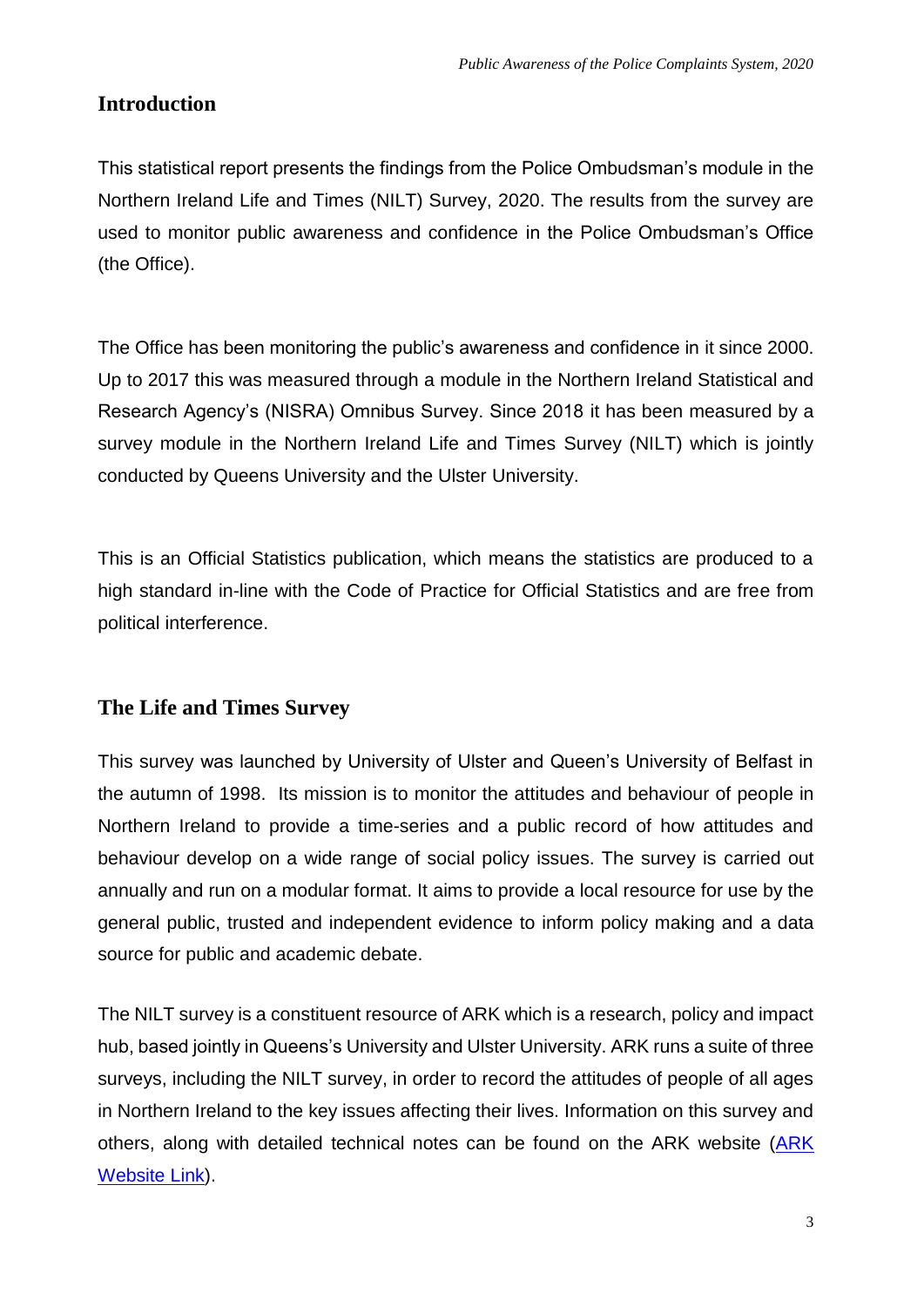### <span id="page-3-0"></span>**About this Report**

This report provides information from the Police Ombudsman's module in the 2020 NILT survey. The fieldwork for the survey was split into two phases; a pilot phase followed by the mainstage fieldwork. The mainstage fieldwork was undertaken during the period 8<sup>th</sup> October 2020 and 8th December 2020. Unlike previous years, due to the Covid-19 pandemic, a multi-modal approach was used by the researchers (see Appendix 2: Technical notes, page 16 for more details).

The Police Ombudsman's module has five questions and the results for each question have been presented by age group, gender and religion. The results from the survey are used by the Office to monitor its performance against some of the indicators in the Office's Balanced Scorecard.

Also included in this report, is a comparison for the main five questions asked in the survey with the two previous years (2018 and 2019). Comparisons have not been made for age group, gender or religion with the previous two years, however tables of data are included in this report (Appendix 1, Page 12) and in the accompanying excel spreadsheet (Accompanying excel spreadsheet 2018 to 2020) if the reader wishes to carry out further analysis.

It should be noted that a larger proportion of respondent's answer the questions with "don't know" in the NILT survey than would have been seen in the previous Omnibus Surveys. For this reason, the "don't know" answers are excluded from the analysis of the results.

Percentages in the tables may not add to 100% due to rounding. Unweighted base numbers within the tables will vary due to the exclusions of "don't know" responses.

Statistical significance tests have been carried out on the findings and differences are reported where they have been found to be statistically significant at the 5% (p<0.05) level of probability (two tailed). This means that for any observed result that is found to be statistically significant one can be 95% confident that this has not happened by chance.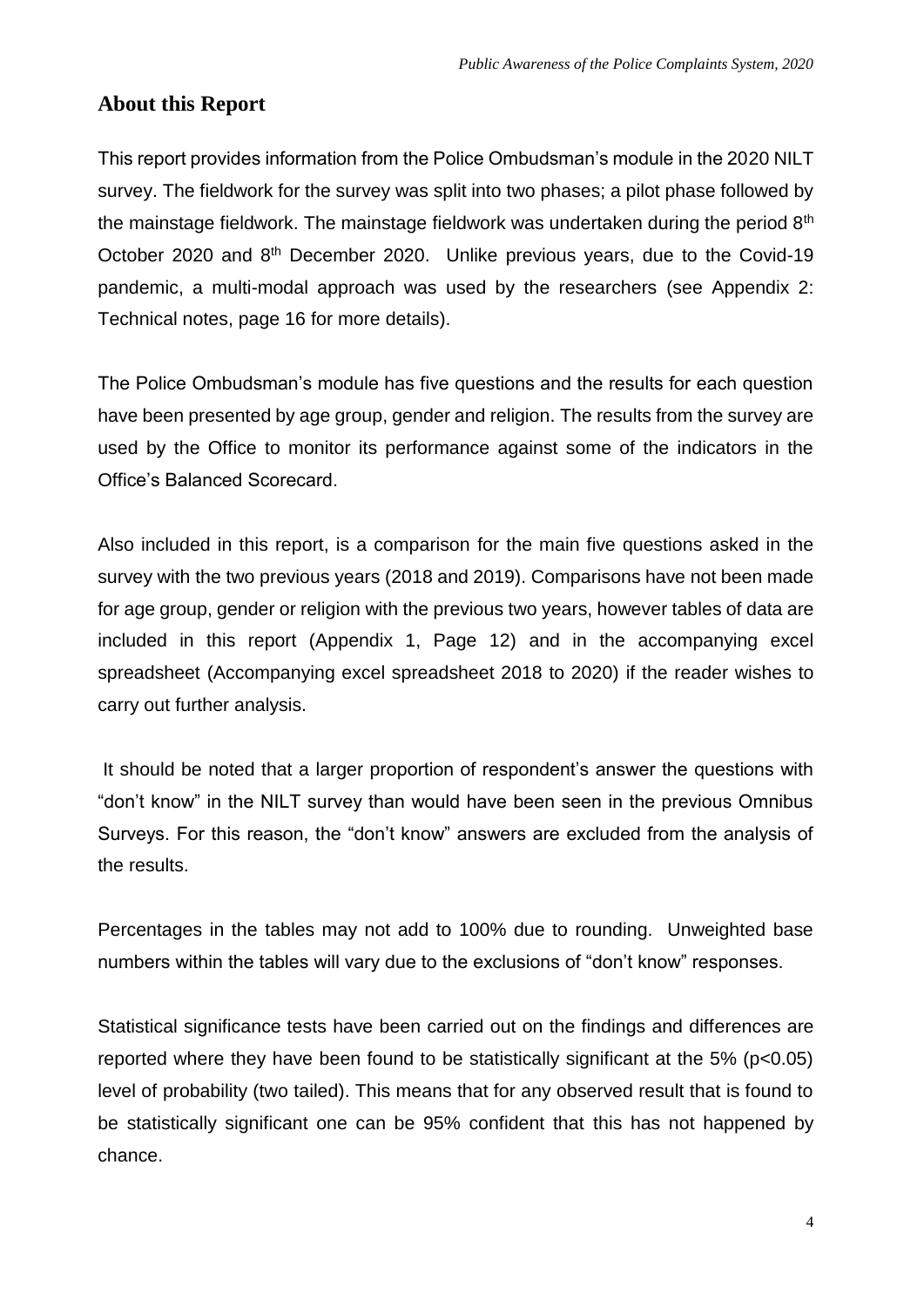The results from this year's survey along with the two previous years, have been published in an excel spreadsheet (Accompanying Excel Spreadsheet 2018 to 2020) and the results from the previous Omnibus surveys are available in a different excel spreadsheet (Accompanying Excel Spreadsheet Omnibus Data up to 2017). Both of these spreadsheets are available on the Office website (website details are highlighted on the back page of this report).

Detailed notes have been supplied, which provide an account of the technical aspects of the survey, including the origin of the sample, response rates and its representativeness (see Appendix 2: Technical Notes, page 16).

We are always keen to receive feedback on all our statistical publications. If you have any feedback or comments on this report we would like to hear them. Please contact us by email at: [info@policeombudsman.org](mailto:info@policeombudsman.org) or see our alternative contact details on the back page of this report.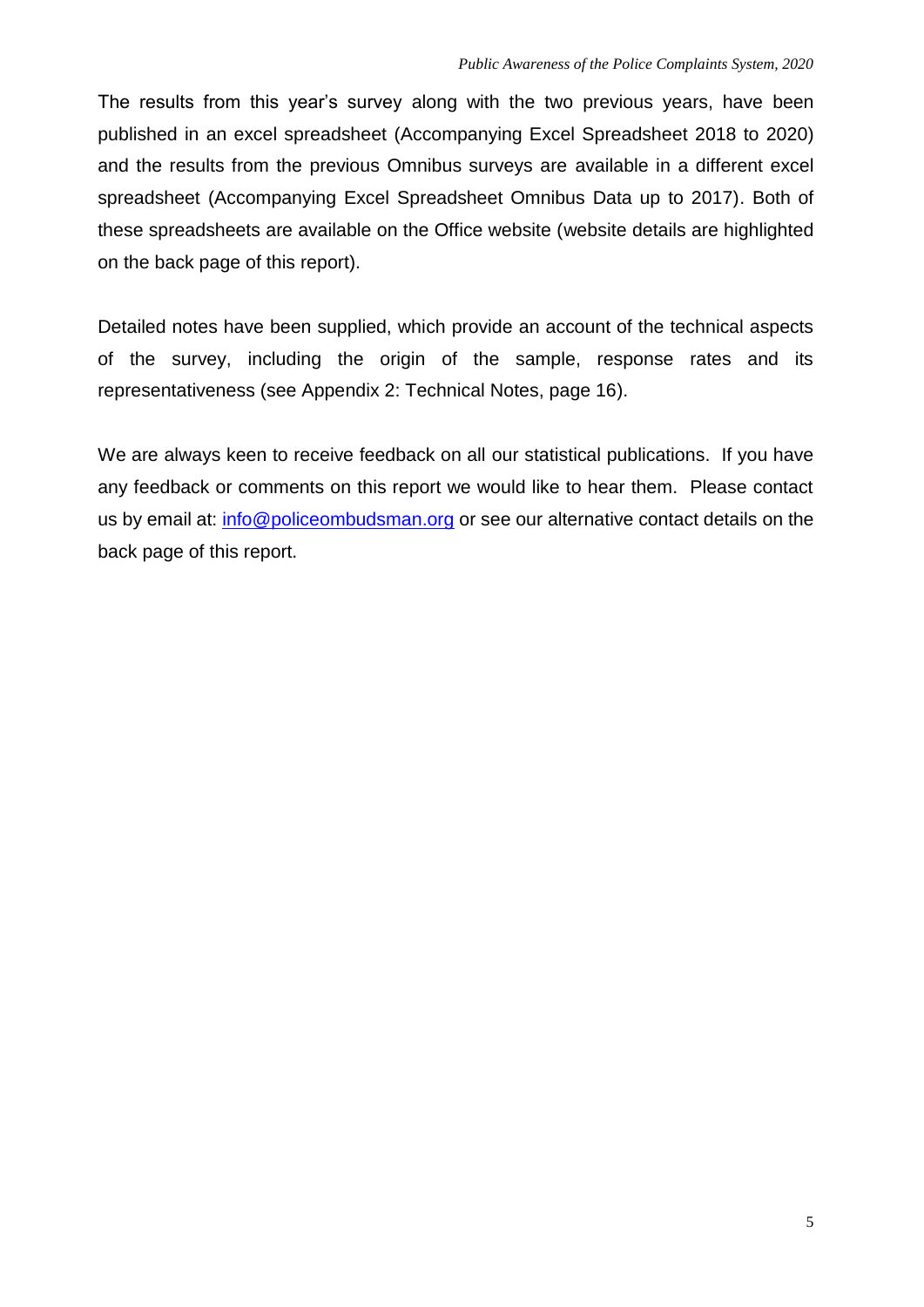## <span id="page-5-0"></span>**Target Monitoring**

The results are used by the Office to measure its performance against three targets in its Balanced Scorecard, in the "To be accountable and ethical in the delivery of our service and use of public funds".

### *Maintain a level of at least 80% public awareness of the Office*

 Target met as 95% of respondents had heard of the Police Ombudsman's **Office** 

### *Maintain a level of at least 80% awareness of the independence of the Office*

 Target met as 92% of respondents that had heard of the Police Ombudsman's Office were aware that it is independent from the police

# *Maintain a level of at least 80% confidence that the Office deals with complaints in an impartial way*

 Target not met as 76% of respondents that had heard of the Police Ombudsman's Office were confident that it deals with complaints in an impartial way.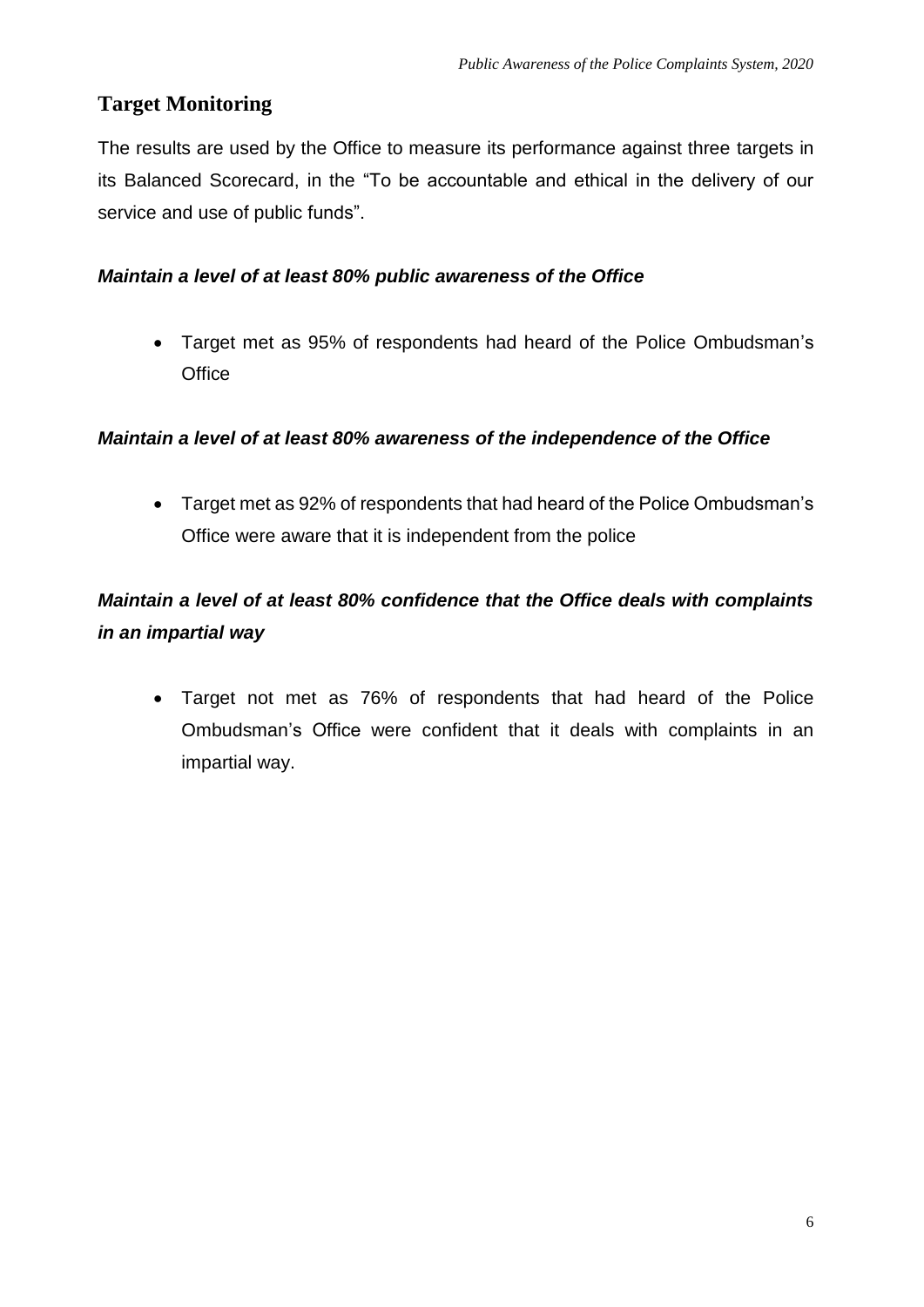## <span id="page-6-0"></span>**Survey Findings**

## <span id="page-6-1"></span>**Awareness of the Police Ombudsman**

In 2020, 95% of respondents stated that they had heard of the Police Ombudsman for Northern Ireland. This has increased from the previous two years, when 86% awareness was reported in each of these years.





- Awareness of the Office was similar for both males and females.
- Older respondents, i.e. those aged 55 and over, were more likely to be aware of the Office than younger respondents.
- Awareness of the Office was similar between Catholic and Protestant respondents. However, those who reported to have No Religion, were less likely to be aware of the Office.

**NOTE: The following results in this report are based only on respondents that answered 'yes' to the question 'Have you heard of the Police Ombudsman for Northern Ireland?**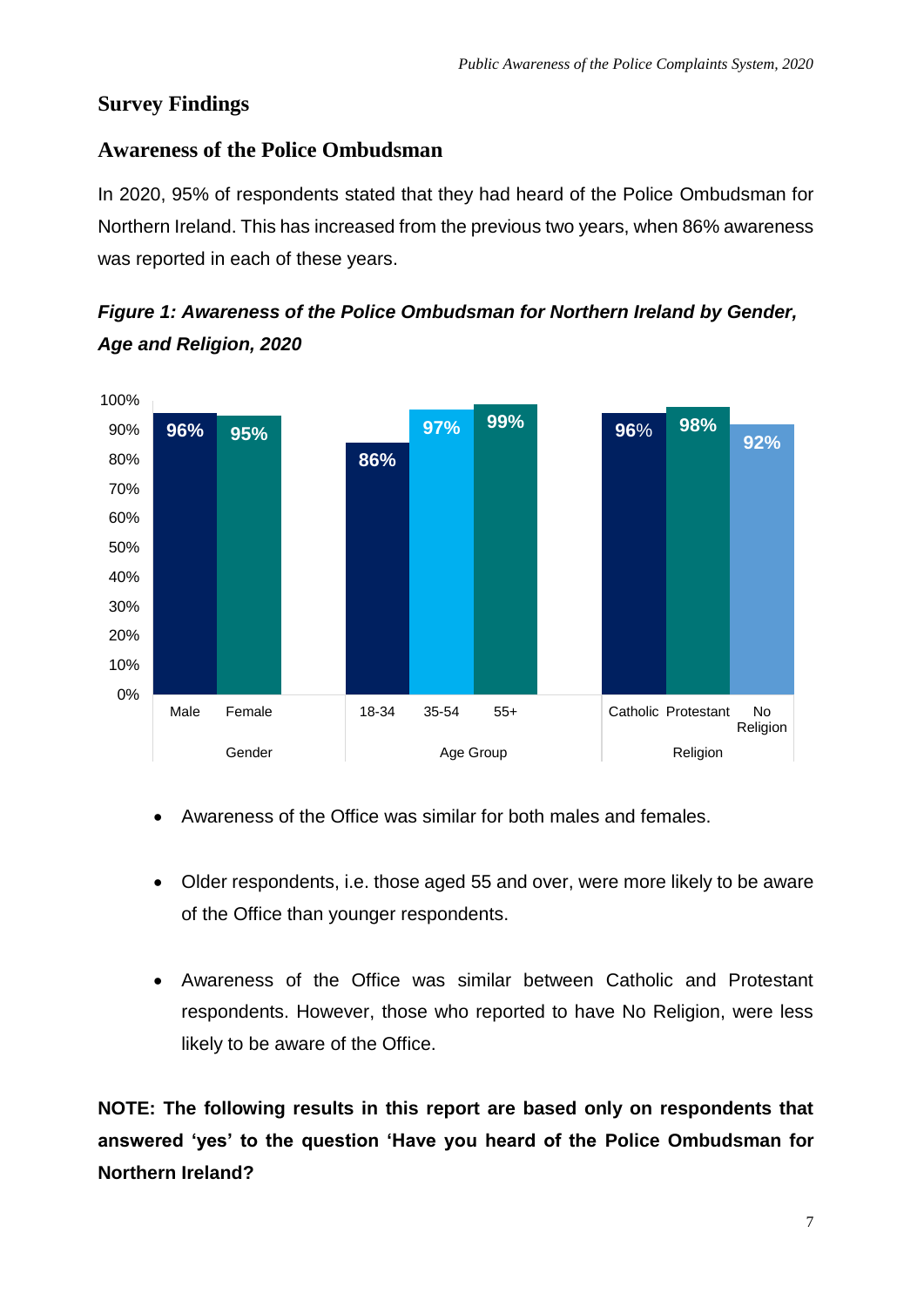## <span id="page-7-0"></span>**Independence of the Police Ombudsman**

In 2020, of those respondents who had heard of the Office, 92% were aware that it was independent from the police. This has increased from 2018 and 2019, when 88% of respondents were aware of the Office's independence in each of these years.



*Figure 2: Perception of independence of the Office by Gender, Age and Religion, 2020*

- Male respondents were more likely than female respondents to be aware that the Office is independent from the police.
- Respondents in the older age groups (35-54 and 55+) were more likely to be aware of the Office's independence from the police, when compared with those aged 18 to 34.
- The results between the religion categories were similar.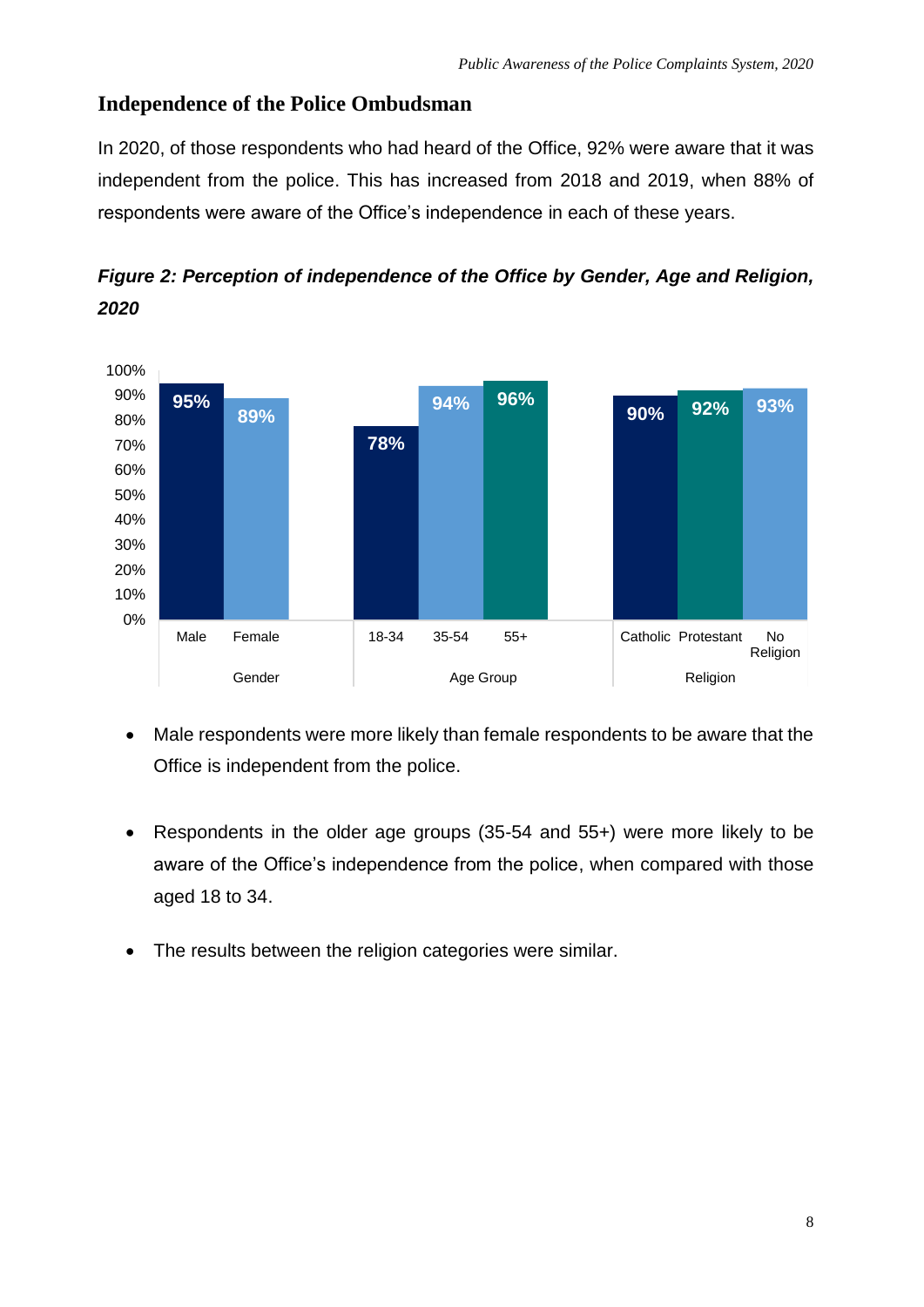## <span id="page-8-0"></span>**Impartiality of investigation**

In 2020, 76% of respondents who had heard of the Police Ombudsman were confident that complaints were dealt with impartially. This has decreased from 85% in 2019 and 80% in 2018.





- Similar proportions of male and female respondents were confident that the Police Ombudsman deals with complaints impartially.
- Respondents aged 18 to 34, were less confident that the Police Ombudsman deals with complaints impartially when compared with those aged 35 to 54 and those aged 55 and over.
- The results between the religion categories were similar.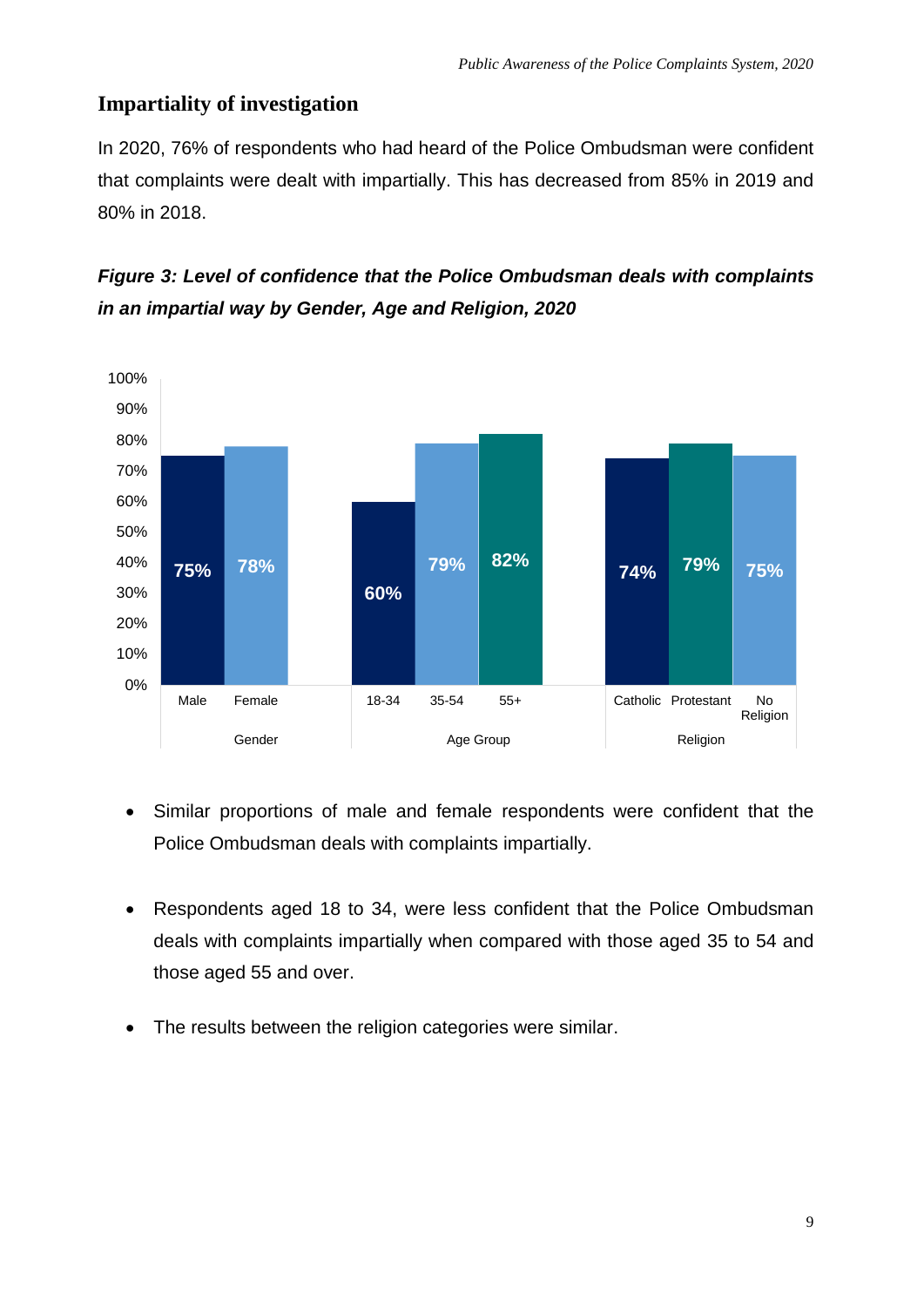### <span id="page-9-0"></span>**Fairness of treatment**

In 2020, 83% of respondents thought they would be treated fairly if they made a complaint to the Office. This is similar to the result of 86% reported in 2019 and 81% reported in 2018.



*Figure 4: Perception of fair treatment when making a complaint by Gender, Age and Religion, 2020*

- Similar proportions of male and female respondents were likely to think they would be treated fairly if they made a complaint to the Office.
- Respondents aged 18 to 34 were less likely to think that they would be treated fairly if they made a complaint to the Office when compared with respondents aged 35 to 54 and those aged 55 and over.
- Protestant respondents were more likely to think they would be treated fairly if they made a complaint when compared with Catholic respondents.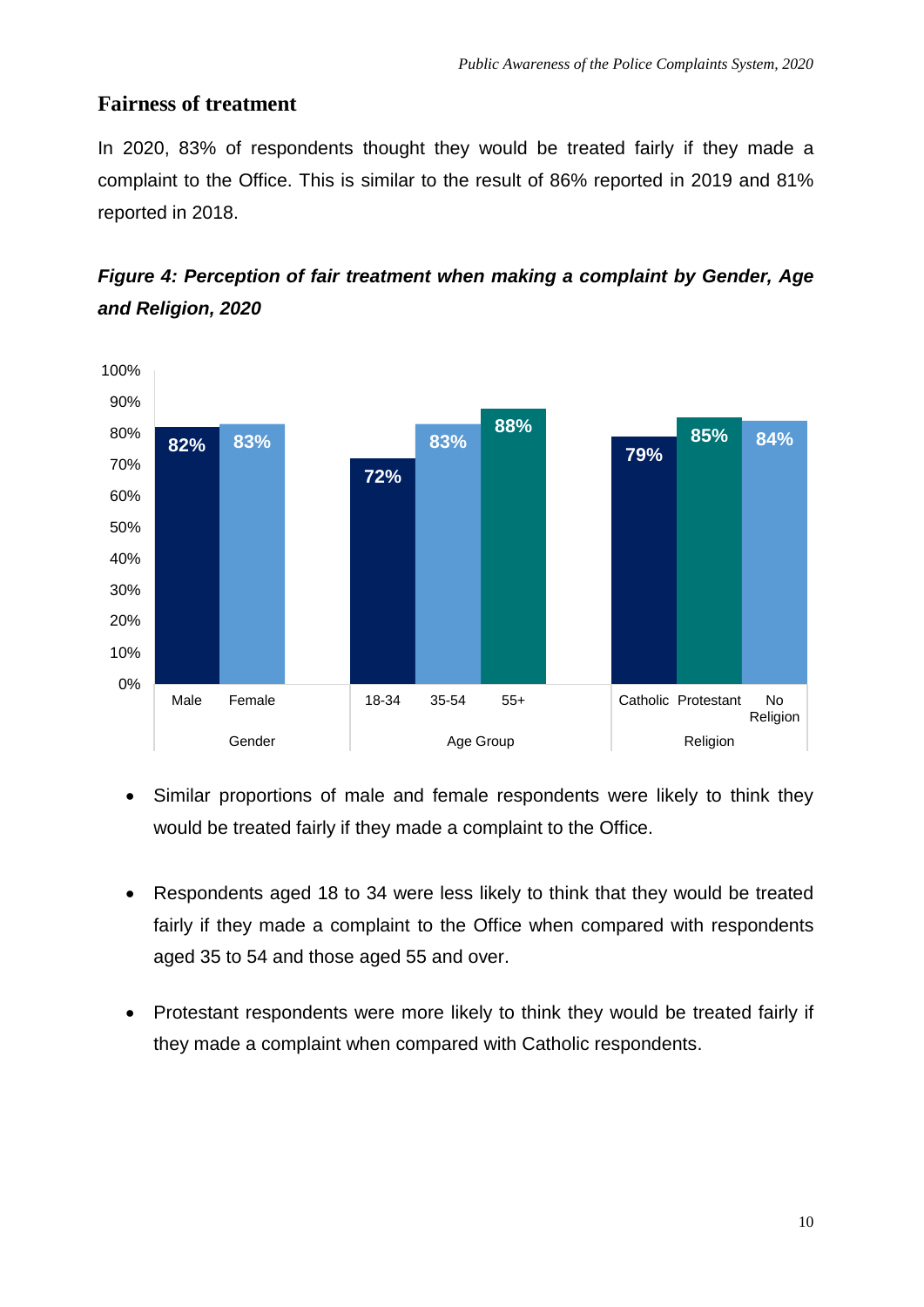### <span id="page-10-0"></span>**Effect of Police Ombudsman on policing**

In 2020, 86% of respondents thought that the Police Ombudsman would help ensure that the police in Northern Ireland do a good job. This has increased from 82% in 2018 but is similar to last year when 87% of respondents thought the Office would have a positive impact on policing.

## *Figure 5: Perception that the Police Ombudsman will help ensure that the police do a good job by Gender, Age and Religion, 2020*



- Female respondents were more likely than male respondents to think that the Ombudsman helps ensure the police do a good job.
- Respondents aged 55 and over were more likely to think that the Police Ombudsman helps ensure the police do a good job when compared with respondents aged 34 and under.
- The results between the religion categories were similar.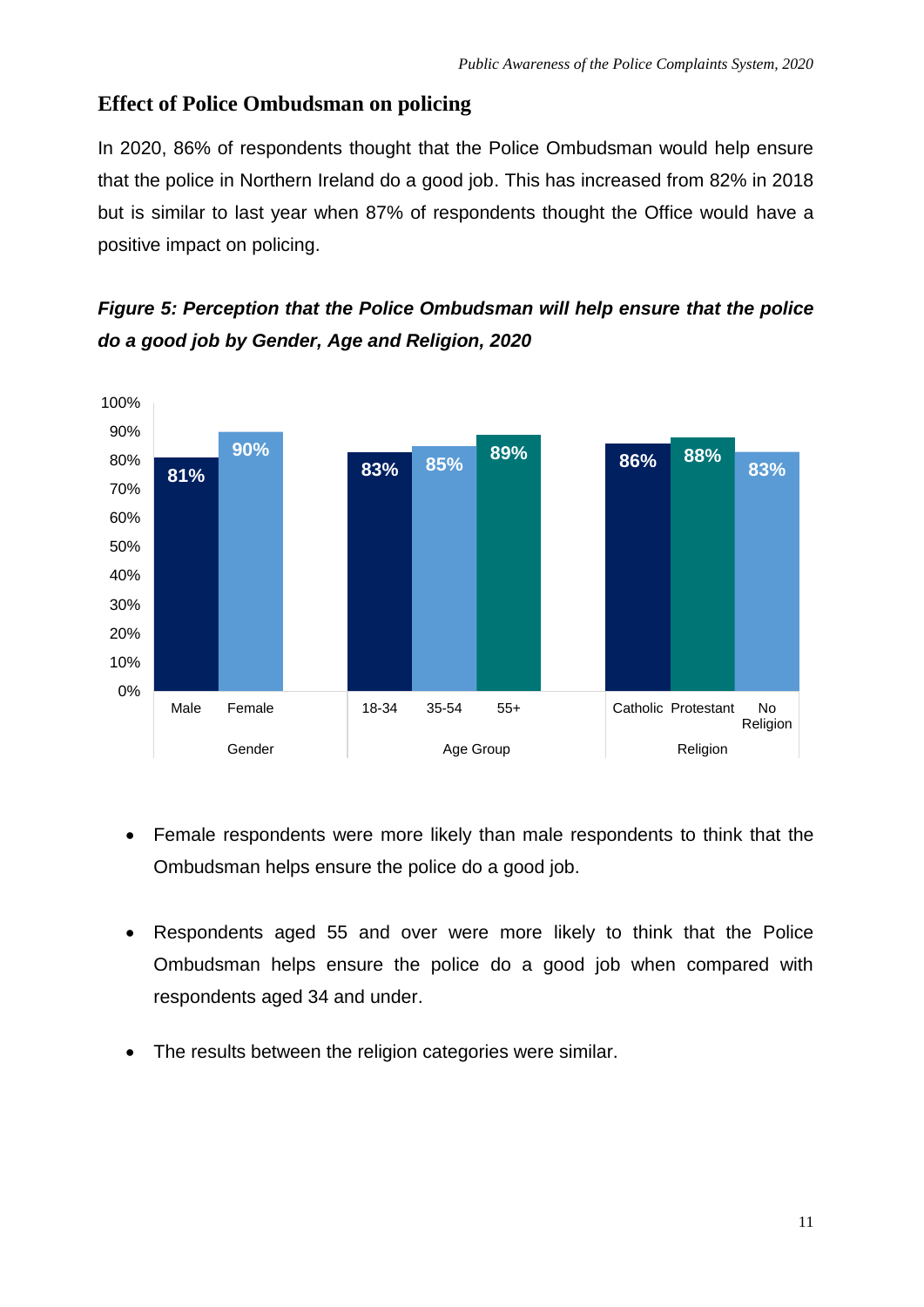## <span id="page-11-0"></span>**Appendix 1: Tables of Results<sup>1</sup>**

#### **Table 1: Have you heard of the Police Ombudsman for Northern Ireland, 2020?**

|                                       | weighted |
|---------------------------------------|----------|
| Aware                                 | 95.3%    |
| Not aware                             | $4.7\%$  |
| Total survey respondents (unweighted) | 1279     |

#### **Table 2: Awareness of the Police Ombudsman for Northern Ireland by gender, 2020.**

|                                       | $\%$     |
|---------------------------------------|----------|
|                                       | weighted |
| Male                                  | 95.9%    |
| Female                                | 94.8%    |
| Total survey respondents (unweighted) | 1276     |

#### **Table 3: Awareness of the Police Ombudsman for Northern Ireland by age group, 2020.**

|                                       | $\%$     |
|---------------------------------------|----------|
|                                       | weighted |
| 18-34                                 | 86.5%    |
| 35-54                                 | 97.5%    |
| $55+$                                 | 99.1%    |
| Total survey respondents (unweighted) | 1279     |

#### **Table 4: Awareness of the Police Ombudsman for Northern Ireland by religion, 2020.**

| $\%$     |
|----------|
| weighted |
| 96.3%    |
| 97.8%    |
| 91.9%    |
| 1236     |
|          |

#### **Table 5: Do you think the Police Ombudsman is part of the police or independent, 2020?**

|                                       | weighted |
|---------------------------------------|----------|
| Independent of the police             | 91.5%    |
| Part of the police                    | 8.5%     |
| Total survey respondents (unweighted) | 1165     |
|                                       |          |

**Asked to those who were aware of the Police Ombudsman**

#### **Table 6: Independence of the Police Ombudsman by gender, 2020.**

|                                       | $\%$     |
|---------------------------------------|----------|
|                                       | weighted |
| Male                                  | 95.2%    |
| Female                                | 88.9%    |
| Total survey respondents (unweighted) | 1162     |

<u>.</u>

 $1$  These tables along with results from 2018 and 2019 are available in an excel spreadsheet (accompanying excel spreadsheet 2018 to 2020) on the Police Ombudsman's website.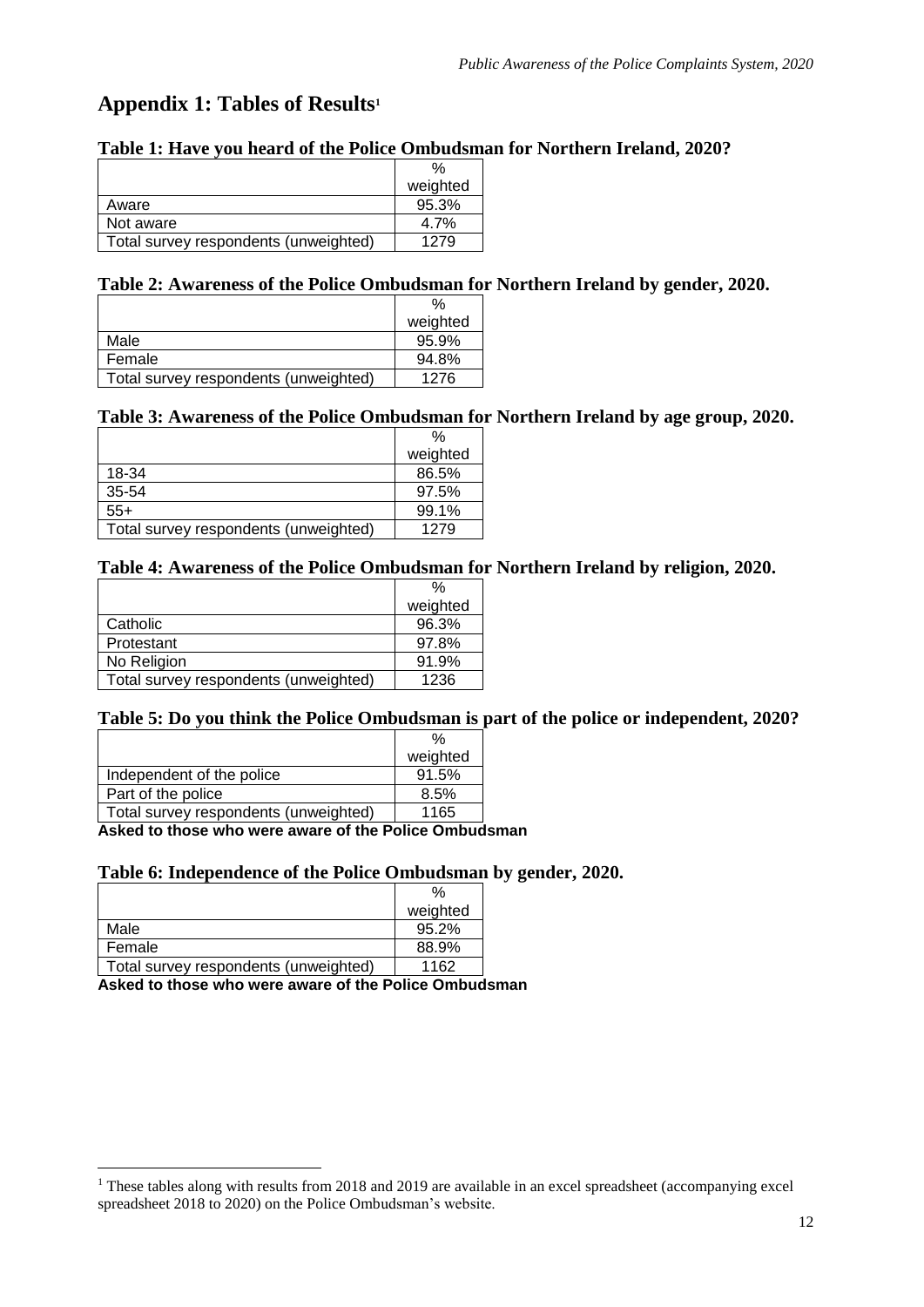#### **Table 7: Independence of the Police Ombudsman by age group, 2020.**

|                                       | $\%$     |
|---------------------------------------|----------|
|                                       | weighted |
| 18-34                                 | 78.2%    |
| 35-54                                 | 94.5%    |
| $55+$                                 | 96.5%    |
| Total survey respondents (unweighted) | 1165     |

**Asked to those who were aware of the Police Ombudsman**

#### **Table 8: Independence of the Police Ombudsman by religion, 2020.**

|                                       | $\%$     |
|---------------------------------------|----------|
|                                       | weighted |
| Catholic                              | 90.4%    |
| Protestant                            | 92.2%    |
| No Religion                           | 92.7%    |
| Total survey respondents (unweighted) | 1134     |

**Asked to those who were aware of the Police Ombudsman**

#### **Table 9: How confident are you that the Police Ombudsman deals with complaints impartially, 2020?**

|                                       | $\%$     |
|---------------------------------------|----------|
|                                       | weighted |
| Very confident                        | 15.3%    |
| Confident                             | 61.0%    |
| Total confident                       | 76.3%    |
| Not very confident                    | 19.0%    |
| Not at all confident                  | 4.7%     |
| Total not confident                   | 23.7%    |
| Total survey respondents (unweighted) | 1075     |

**Asked to those who were aware of the Police Ombudsman**

**Table 10: Confidence the Police Ombudsman deals with complaints impartially by gender, 2020.**

|                                        | %        |
|----------------------------------------|----------|
|                                        | weighted |
| Male                                   | 74.8%    |
| Female                                 | 77.6%    |
| Total survey respondents (unweighted)  | 1072     |
| A elección de Alexandre de La concerta |          |

**Asked to those who were aware of the Police Ombudsman**

**Table 11: Confidence the Police Ombudsman deals with complaints impartially by age group, 2020.**

|                                       | $\%$     |
|---------------------------------------|----------|
|                                       | weighted |
| 18-34                                 | 60.1%    |
| 35-54                                 | 79.5%    |
| $55+$                                 | 81.6%    |
| Total survey respondents (unweighted) | 1075     |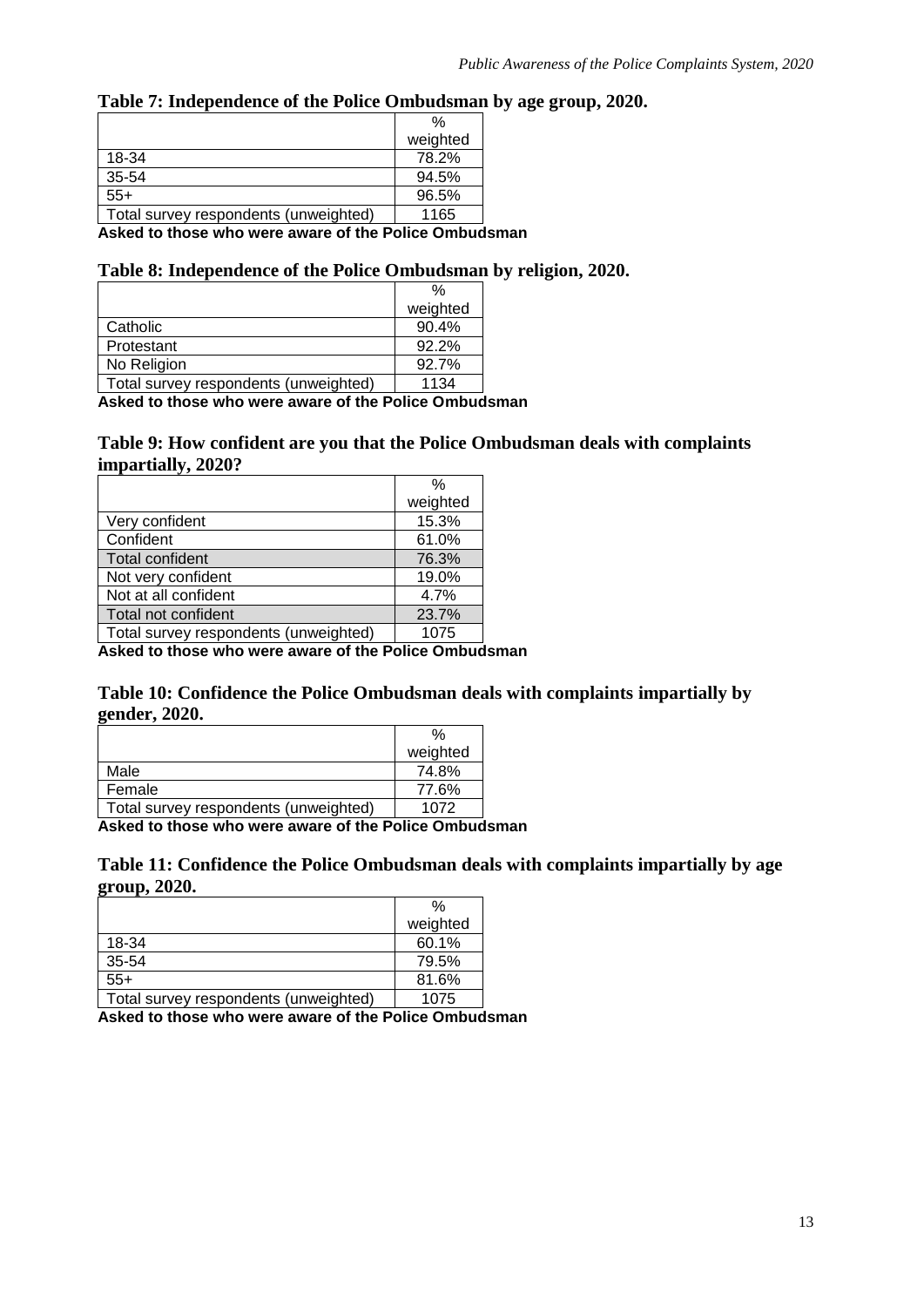#### **Table 12: Confidence the Police Ombudsman deals with complaints impartially by religion, 2020.**

|                                       | $\%$     |
|---------------------------------------|----------|
|                                       | weighted |
| Catholic                              | 74.4%    |
| Protestant                            | 78.5%    |
| No religion                           | 74.8%    |
| Total survey respondents (unweighted) | 1048     |
|                                       |          |

**Asked to those who were aware of the Police Ombudsman**

#### **Table 13: If you made a complaint do you think you'd be treated fairly, 2020?**

|                                       | $\%$                     |
|---------------------------------------|--------------------------|
|                                       | weighted                 |
| Yes                                   | 82.5%                    |
| No                                    | 17.5%                    |
| Total survey respondents (unweighted) | 851                      |
| .<br>.                                | $\overline{\phantom{0}}$ |

**Asked to those who were aware of the Police Ombudsman**

#### **Table 14: Perception of fair treatment by gender, 2020.**

|                                       | $\%$     |
|---------------------------------------|----------|
|                                       | weighted |
| Male                                  | 82.4%    |
| Female                                | 82.9%    |
| Total survey respondents (unweighted) | 849      |

**Asked to those who were aware of the Police Ombudsman**

#### **Table 15: Perception of fair treatment by age group, 2020.**

|                                       | $\frac{0}{0}$ |
|---------------------------------------|---------------|
|                                       | weighted      |
| 18-34                                 | 72.1%         |
| 35-54                                 | 82.8%         |
| $55+$                                 | 88.5%         |
| Total survey respondents (unweighted) | 851           |
|                                       |               |

**Asked to those who were aware of the Police Ombudsman**

#### **Table 16: Perception of fair treatment by religion, 2020.**

|                                                                       | %        |
|-----------------------------------------------------------------------|----------|
|                                                                       | weighted |
| Catholic                                                              | 78.6%    |
| Protestant                                                            | 85.1%    |
| No religion                                                           | 83.9%    |
| Total survey respondents (unweighted)                                 | 827      |
| A all a chiad all a del contra consegue and a fail a final face Assal |          |

**Asked to those who were aware of the Police Ombudsman**

#### **Table 17: Do you think the Police Ombudsman will help police do a good job, 2020?**

|                                       | weighted |
|---------------------------------------|----------|
| Yes                                   | 85.9%    |
| No                                    | 14.1%    |
| Total survey respondents (unweighted) | 899      |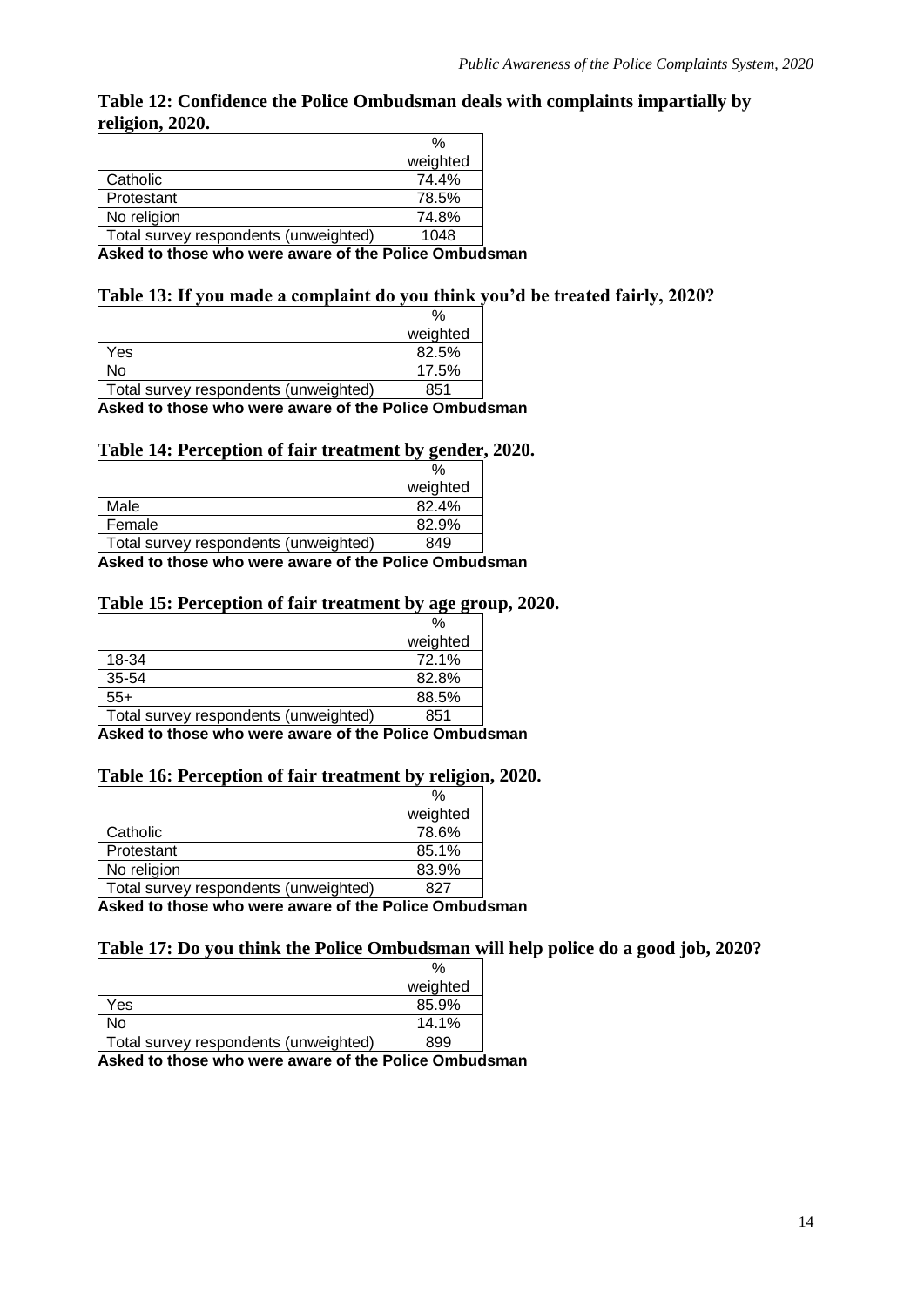### **Table 18: Police Ombudsman will help police do a good job by gender, 2020.**

|                                                       | %        |  |  |
|-------------------------------------------------------|----------|--|--|
|                                                       | weighted |  |  |
| Male                                                  | 81.0%    |  |  |
| Female                                                | 89.7%    |  |  |
| Total survey respondents (unweighted)                 | 897      |  |  |
| Asked to those who were aware of the Police Ombudsman |          |  |  |

### **Table 19: Police Ombudsman will help police do a good job by age group, 2020.**

| $\%$     |
|----------|
| weighted |
| 82.7%    |
| 84.9%    |
| 88.8%    |
| 899      |
|          |

**Asked to those who were aware of the Police Ombudsman**

#### **Table 20: Police Ombudsman will help ensure the police do a good job by religion, 2020.**

|                                       | %        |
|---------------------------------------|----------|
|                                       | weighted |
| Catholic                              | 86.1%    |
| Protestant                            | 87.5%    |
| No Religion                           | 82.6%    |
| Total survey respondents (unweighted) | 878      |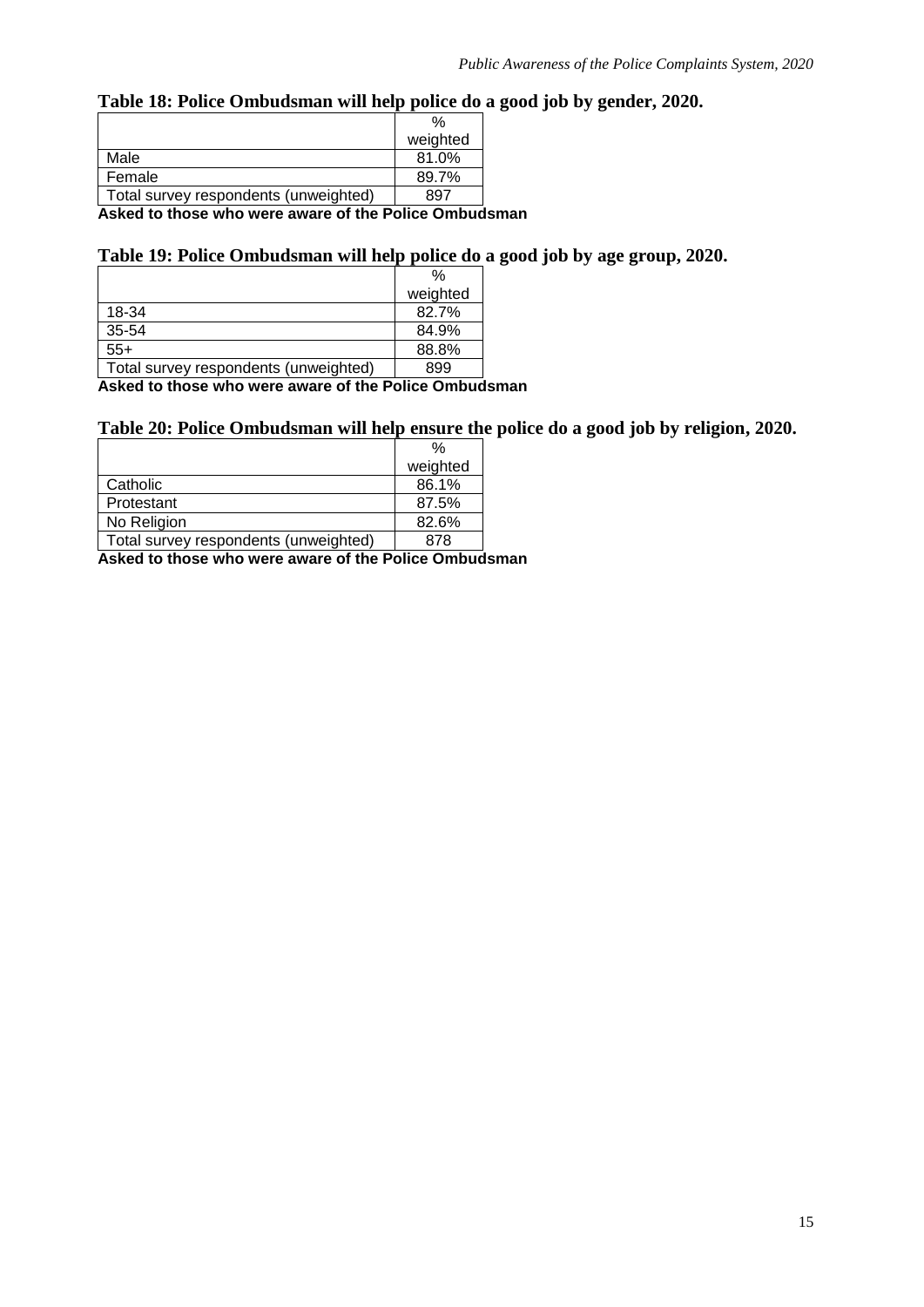### <span id="page-15-0"></span>**Appendix 2: Technical Notes**

The technical information has been provided by ARK and is for the NILT 2020 survey.

The survey involved 1,292 interviews with adults aged 18 years or over. In order to achieve the objectives of the research while considering the ongoing Covid-19 pandemic, a multi-modal approach was used by the researchers. A large scale Computer Assisted Web Interviewing (CAWI) survey was developed and this was supplemented with Computer Assisted Telephone Interviews (CATI) and Computer Assisted Personal Interviews (CAPI) via Microsoft Teams video calls. Face-to-face interviewers also called directly to selected households to encourage participation.

All interviews whether online, via the telephone or in person were conducted by Ipsos MORI interviewers. The fieldwork was split into two phases; a pilot phase followed by the mainstage fieldwork. The mainstage fieldwork was undertaken during the period 8<sup>th</sup> October 2020 and 8th December 2020.

The sample for the 2020 survey consisted of a systematic random sample of addresses selected from the Postcode Address File (PAF) database of addresses. This is the most up-to-date and complete listing of addresses. Private business addresses were removed from the database prior to the sample selection.

Of the 15,000 addresses drawn from the PAF, 14,784 were included in the scope of research (216 addresses no longer existed, were inaccessible or the addressee had gone away). In each household only one person was selected to be interviewed by using the 'next birthday' rule. This is the person with the next birthday, at the time of the call is selected for the interviews (of all persons living at the address who were aged 18 or over). A total of 1,292 persons co-operated fully representing a response rate of 9%. Table 21 (page 17) sets out sampling errors and confidence intervals at the 95% confidence level relating to a Systematic Random Sample design as used in the survey. Note the margin of error for all sample estimates is within the parameters of  $\pm 2.81\%$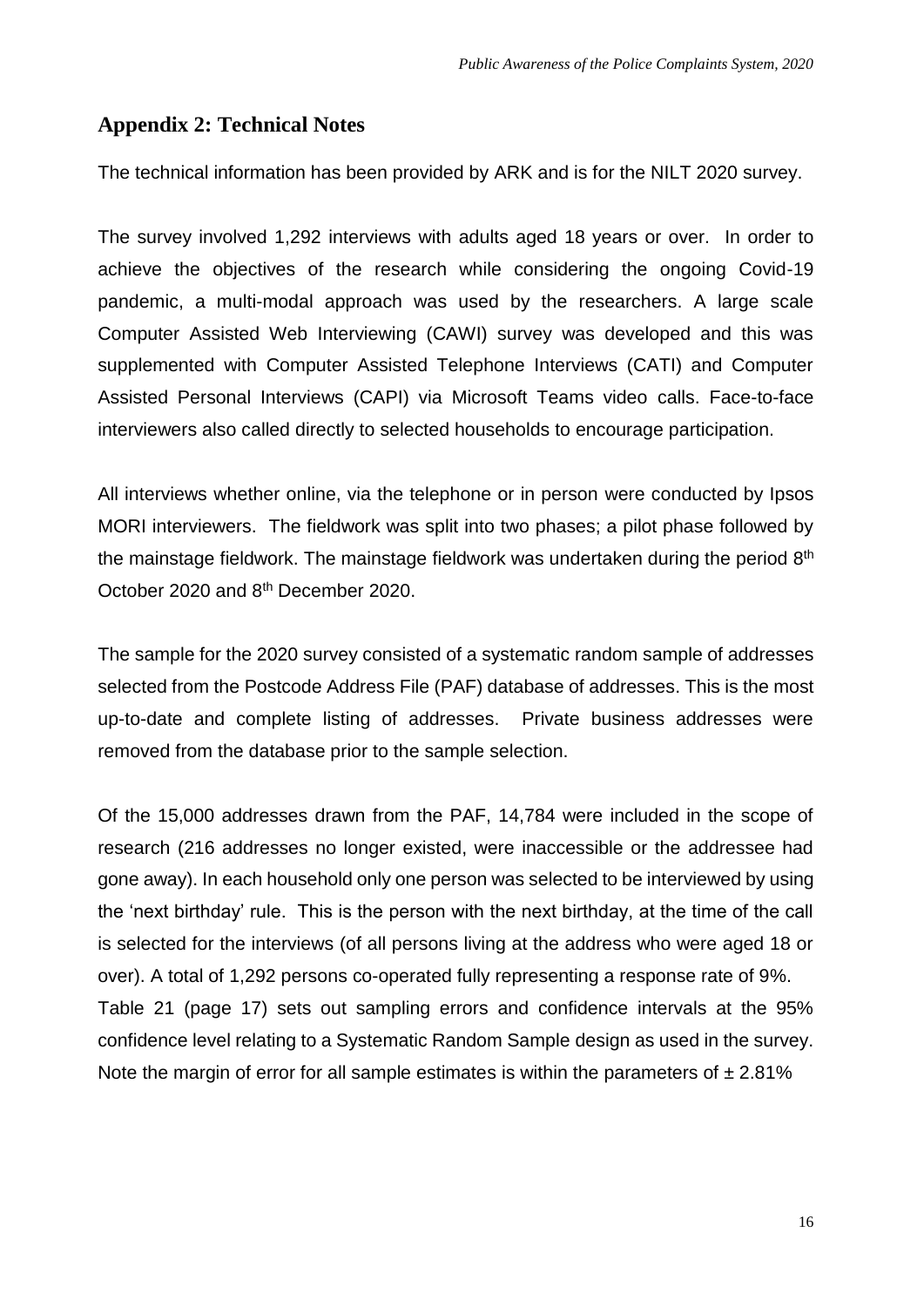*Public Awareness of the Police Complaints System, 2020*

|          | rable are bamping very band commence meet and for my variables (an weighted data) | %    | Margin of Error | 95% Confidence limits |
|----------|-----------------------------------------------------------------------------------|------|-----------------|-----------------------|
| Age      | 18 to 24                                                                          | 8.0  | 1.48            | 6.5 to 9.5            |
|          | 25 to 34                                                                          | 18.0 | 2.10            | 15.9 to 20.1          |
|          | 35 to 44                                                                          | 18.0 | 2.10            | 15.9 to 20.1          |
|          | 45 to 54                                                                          | 19.9 | 2.18            | 17.7 to 22.1          |
|          | 55 to 64                                                                          | 18.8 | 2.13            | 16.7 to 20.9          |
|          | 65 & over                                                                         | 17.4 | 2.07            | 15.3 to 19.5          |
| Sex      | Male                                                                              | 40.5 | 2.67            | 37.8 to 43.2          |
|          | Female                                                                            | 59.3 | 2.68            | 56.6 to 62.1          |
| Religion | Catholic                                                                          | 28.1 | 2.45            | 25.4 to 30.6          |
|          | Protestant                                                                        | 41.8 | 2.69            | 39.1 to 44.5          |
|          | <b>None</b>                                                                       | 27.2 | 2.43            | 24.8 to 29.6          |
|          | Other                                                                             | 1.2  | 0.59            | 0.68 to 1.8           |
|          | <b>Refused/Don't Know</b>                                                         | 1.4  | 0.64            | $0.7$ to $2.0$        |

**Table 21: Sampling errors and confidence intervals for key variables (unweighted data)**

The data has been weighted in order to allow for the disproportionate household size.

The religion category in this report includes those respondents who reported to have 'no religion', those who reported a religion that was not Catholic or Protestant (other religion) and those whose religion was not stated.

ARK also publish the survey results. They will be released publically on the internet on the 10 June 2020. The NILT website is the key source of information relating to the survey. This includes background information, datasets, questionnaires, technical notes and publications relating to all survey years. In addition, frequencies for every question and a breakdown by age, gender and religion are also available online. The NILT website can be accessed by selecting the following link: [http://www.ark.ac.uk/nilt.](Annual%20report%20on%20public%20awareness%20of%20the%20police%20complaints%20system%20in%20Northern%20Ireland%202020%20(resaved%20as%20word%20document%20for%20access%20check).docx)